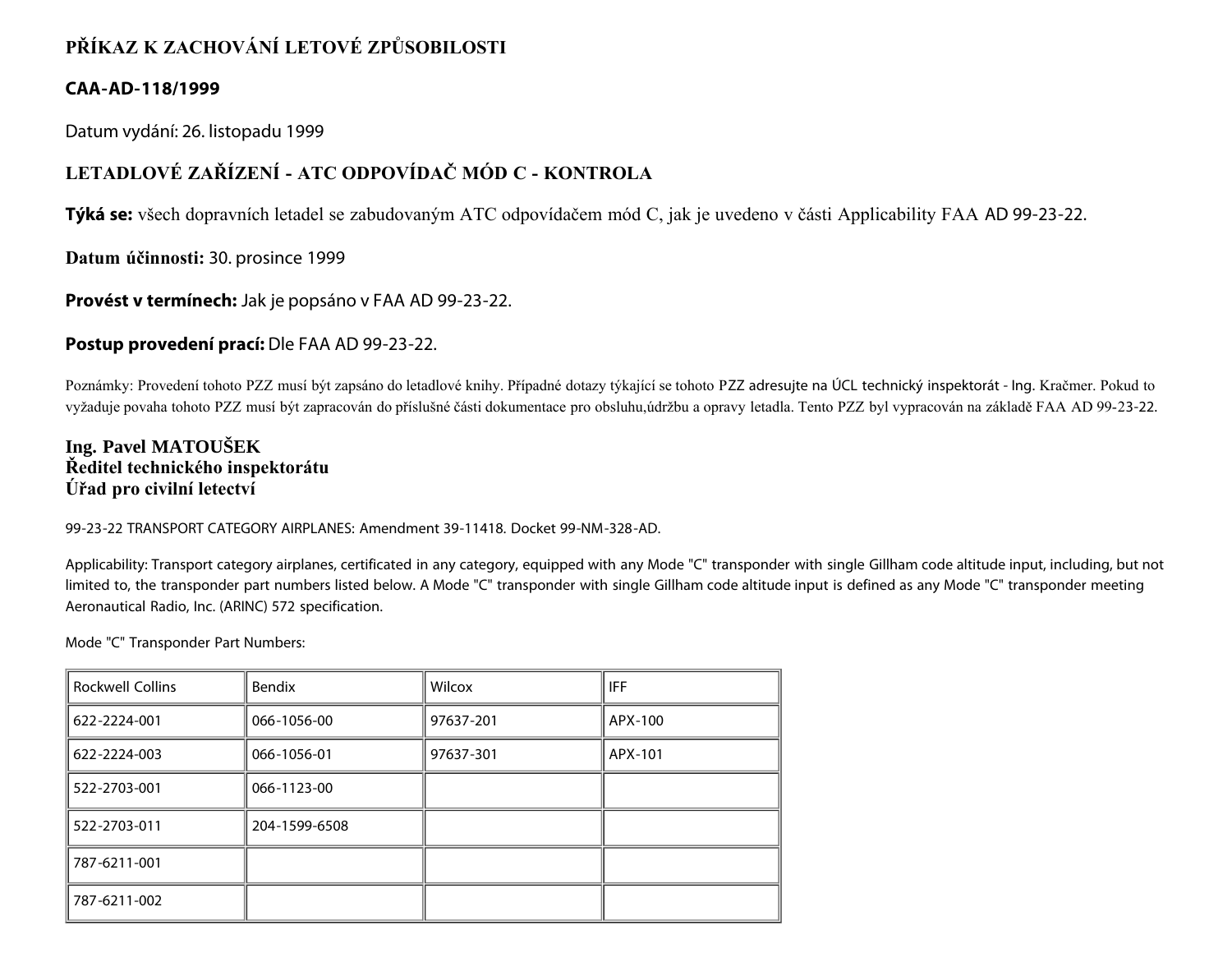NOTE 1: This AD applies to each airplane identified in the preceding applicability provision, regardless of whether it has been modified, altered, or repaired in the area subject to the requirements of this AD. For airplanes that have been modified, altered, or repaired so that the performance of the requirements of this AD is affected, the owner/operator must request approval for an alternative method of compliance in accordance with paragraph (d) of this AD. The request should include an assessment of the effect of the modification, alteration, or repair on the unsafe condition addressed by this AD; and, if the unsafe condition has not been eliminated, the request should include specific proposed actions to address it.

Compliance: Required as indicated, unless accomplished previously.

To prevent false Traffic Alert Collision Avoidance System (TCAS II) advisories due to inaccurate airplane altitude reporting, which could result in the flightcrew deviating the airplane from its assigned flight path and a possible mid-air collision, accomplish the following:

### Repetitive Tests

(a) Within 45 days after the effective date of this AD: Perform the test procedures specified in paragraphs (a)(1) through (a)(9) of this AD to detect any discrepancies of the Mode "C" transponder(s), air data computer (ADC), or Gillham wiring connections, in accordance with the applicable ADC and Mode "C" transponder component maintenance manuals and airplane maintenance manual. Repeat the test procedures thereafter at intervals not to exceed 45 days.

(1) Connect an air data test set to the Captain's (No. 1) Pitot/Static system.

(2) In the airplane flight deck, select Mode "C" transponder (1), or left Mode "C" transponder, depending on airplane flight deck configuration, and select ADC source (1).

(3) Select the air data test set to the following altitude reporting values:

1,000 feet;

4,100 feet;

15,700 feet; and

31,000 feet.

(4) For each selected altitude, verify that the Mode "C" altitude reporting is within tolerance (+/-125 feet), and record the altitude output as follows:

1,000 feet (+/-125 feet);

4,100 feet (+/-125 feet);

15,700 (+/-125 feet); and

31,000 feet (+/-125 feet).

(5) In the airplane flight deck, select ADC source (2) and repeat paragraphs (a)(3) and (a)(4) of this AD.

 (6) In the airplane flight deck, select Mode "C" transponder (2), or the right Mode "C" transponder, depending on airplane flight deck configuration, select ADC source (1), and repeat paragraphs (a)(3) and (a)(4) of this AD.